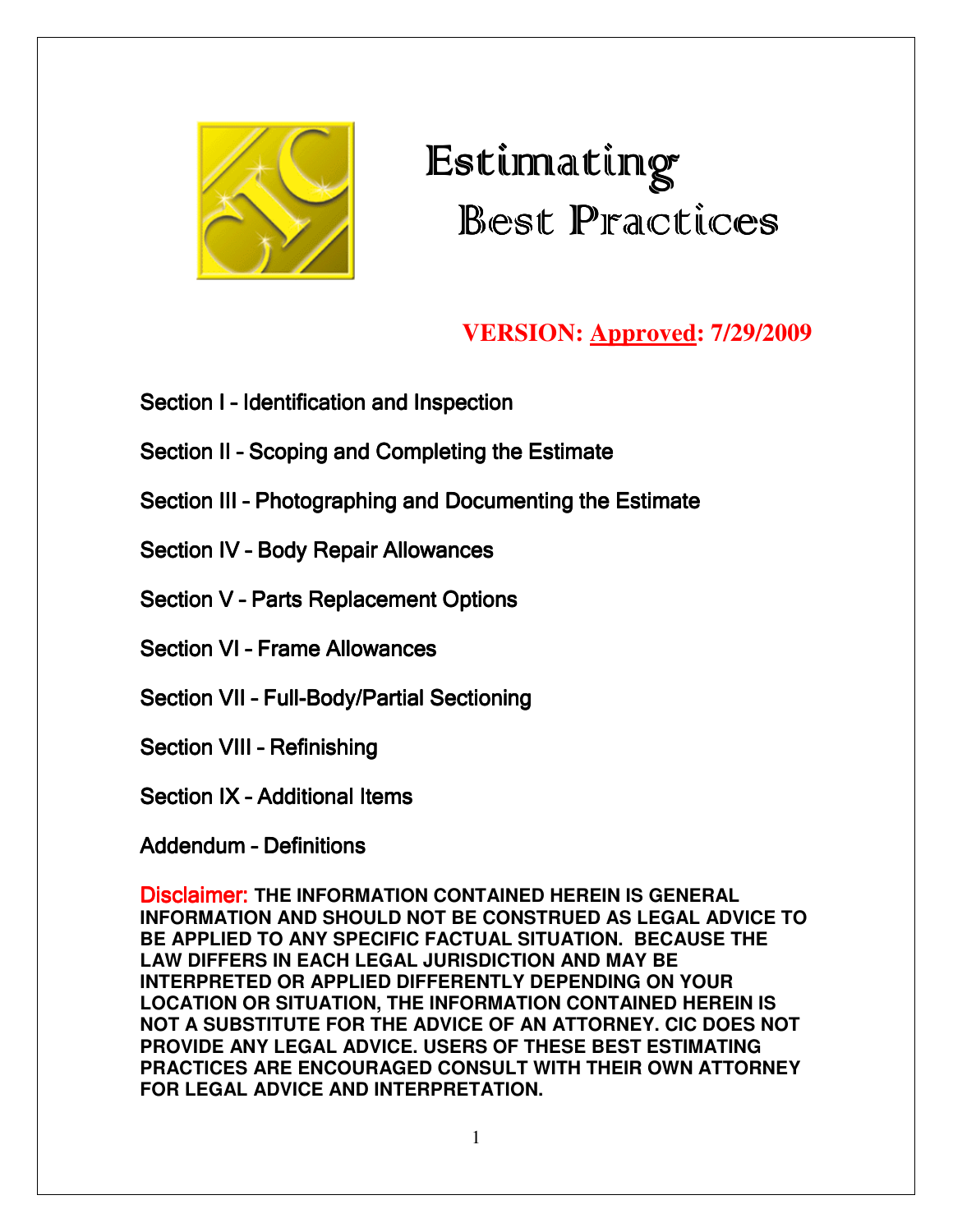## Section I

### IDENTIFICATION AND INSPECTION

### **IDENTIFICATION**

The estimator should record the vehicle identification number (VIN), state registration plate number and mileage directly from the vehicle inspected and photographed. If these items can't be recorded, the estimator should document the reason why.

The estimator must identify the model, body style, color (Paint Code) and all standard and optional equipment. It also is recommended the estimator record the interior and exterior trim codes for proper parts identification in the notes section of the estimate. If assistance is required in obtaining this information the estimator is encouraged to obtain it.

The estimator should "interview" the customer and ask specific questions, including:

- How did the accident occur?
- Can you please identify the point(s) of impact?
- Have you noticed any change in the way the vehicle drives since the impact?
- How many people were in the vehicle and were they wearing seat belts?

### **INSPECTION**

- Inspect the vehicle for damage other than at the primary impact area. Pay attention to door lines, stress buckles, opposite corner damage and wheels for low impacts. This procedure will provide an overview of all damage and will help identify damage done through skidding. In addition, this procedure will assist in the identification of "New vs. Pre-existing" damage.
- On first party vehicles the estimator should have knowledge of prior losses, if possible.
- Before writing the estimate, compare the vehicle being inspected against an exploded view illustration. This will help identify parts not visible.
- If possible, unlock any doors or deck lid where damage exists. If the area around the hood is damaged, open the hood for access. Caution: If the vehicle is drivable and the customer is still driving the vehicle do not pry or force open the doors, hood or deck lid. This could result in unintended opening after the vehicle leaves your facility and result in personal injury to the customer or other passengers of the vehicle.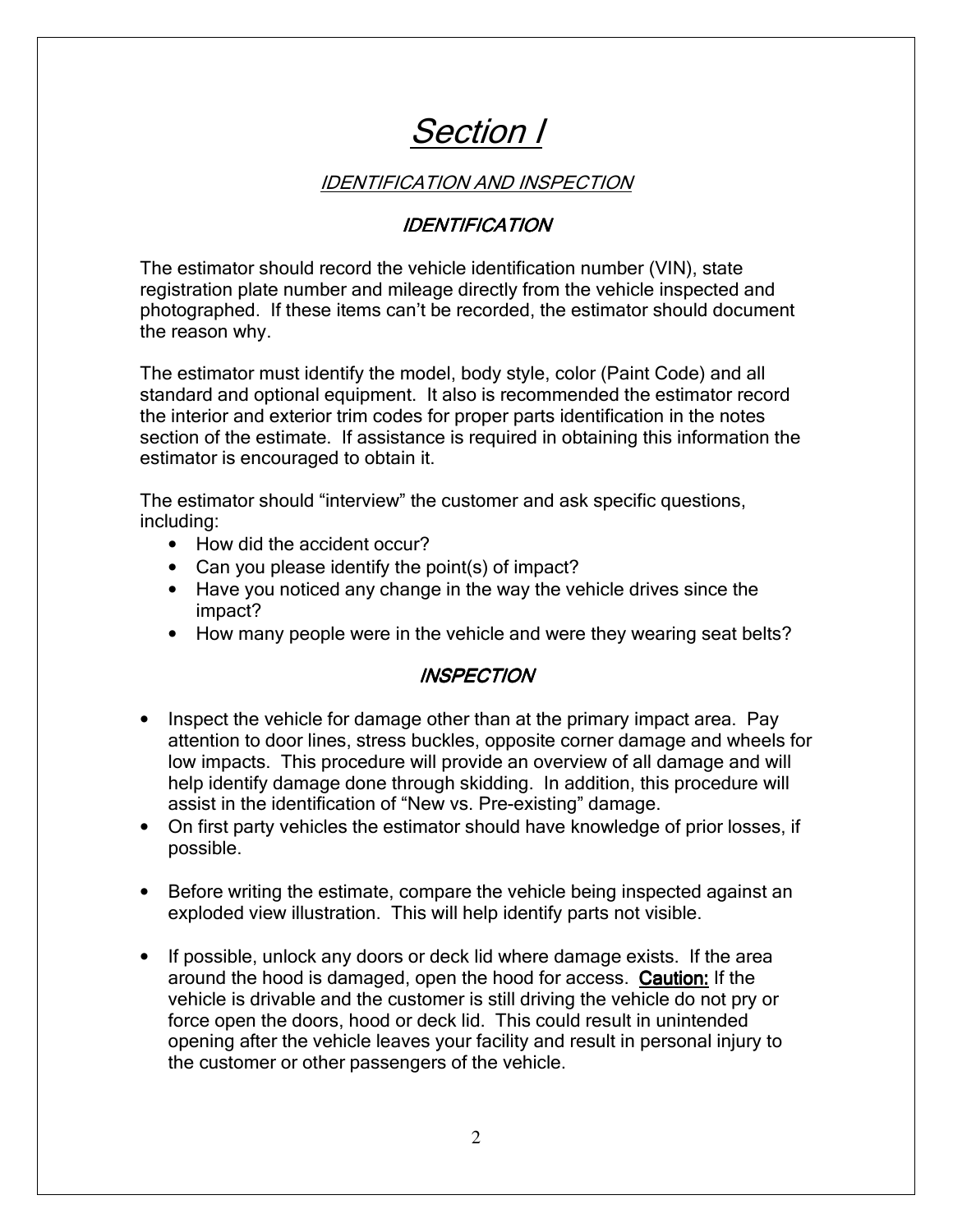- Inspect the underside of the vehicle (preferably on a lift) and utilize artificial light, if necessary. Check bumper, suspension, steering and exhaust components for damage. Look for fluid leaks and identify frame or unibody structure damage. On unibody cars, secondary damage is a distinct possibility and should be investigated for.
- Inspect the engine compartment for radiator damage, remove the radiator cap and check the fluid level. Caution: Engine temperature must be cool and system not under pressure. In addition, check the air conditioner compressor, fan shroud, core support and pulleys for damage. Check engine mounts, air cleaners, fluid reservoirs, suspension towers, firewall, wiring, etc.
- Inspect the passenger compartment. Sit in the driver's seat to check the seat tracks/frame, steering wheel, mast jacket and tree controls. Check seat belts for wear, damage and if the seatbelts have been deployed. Check plastic dash panels for cracks, along with the knobs and switches. View the entire interior for rips or other damage resulting from flying objects and damage caused by other passengers. If possible, start the engine and check the instrument panel lamps to see if any are illuminated. Special Note: Be extremely careful with vehicles where blood is present, always use proper blood pathogen procedures and gloves. Always check areas where estimator may reach, lean or sit to conduct inspection for foreign and/or sharp objects.
- If the vehicle required recovery, such as extraction from a ditch, inspect for damage which may have occurred and been unavoidable.
- Verify ALL vehicle functions to determine any inertia or secondary damage caused by the accident as well as any pre-existing inoperable functions.
- Inspect and determine if any vehicle warning lights are evident (i.e. ABS, SRS, Check engine, etc.)
- Identify gaps in the sheetmetal indicating possible damage to underlying frame/unibody. (Could require R/I of sheetmetal for inspection)
- Note: If, during the inspection, the estimator determines that the vehicle is not in safe operating condition, the customer should be notified and a notation placed on the estimate.

Un-Safe Conditions to include but are not limited to: Suspension damage, tire damage, hood latch inoperable, radiator damage, frame damage, door unable to open.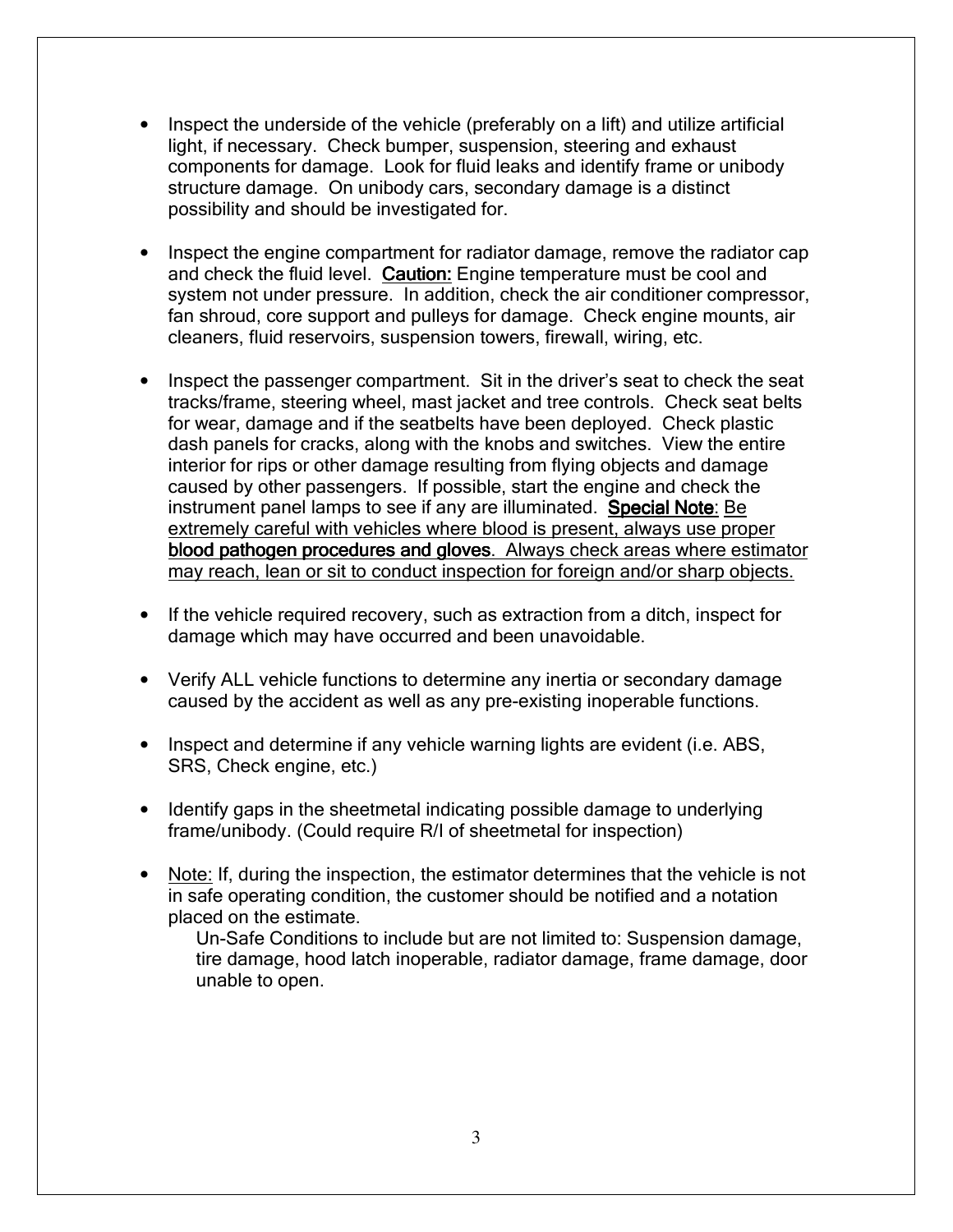## Section II

### SCOPING AND COMPLETING THE ESTIMATE

### **ANALYSIS**

After the identification and inspection procedures are complete, the estimator should create a mental plan as to how repairs will be made (e.g., how was the vehicle damaged and what is required to reverse the damage?). The estimator should consider what will be removed to allow access and record those access allowances. Determining pulling operations will lead to proper time application and also can identify how one procedure affects another. For sheet metal repair items, imagine repairing them and what has to be removed to provide access. Below please find several factors to help determine proper repair time allowances.

Note: If the estimator has a question or questions beyond the scope of their knowledge they should seek knowledgeable assistance.

- Would removing the panel itself be advisable?
- What equipment or tools are required?
- What preparation has to be done considering the abilities of an "average" technician?

### **WRITING THE ESTIMATE**

The mechanics of sequence writing is to start at the deepest point of impact and work out through the damage. Starting at the deepest point and reversing the damage process will reduce the chance of missing damage and help ensure a return to pre-accident condition.

Following a Crash Guide layout will assist in the proper sequencing, component identification, determining areas of overlap, and help reduce the chance of missing damage.

The responsibility of the estimator is to properly identify the damaged parts and describe the parts or assemblies written in the estimate.

### DISASSEMBLY FOR FINAL INSPECTION

Once the initial inspection is completed, disassembly should be completed to finalize the estimate where applicable. Disassembly is encouraged where/when possible to allow for complete damaged parts discovery.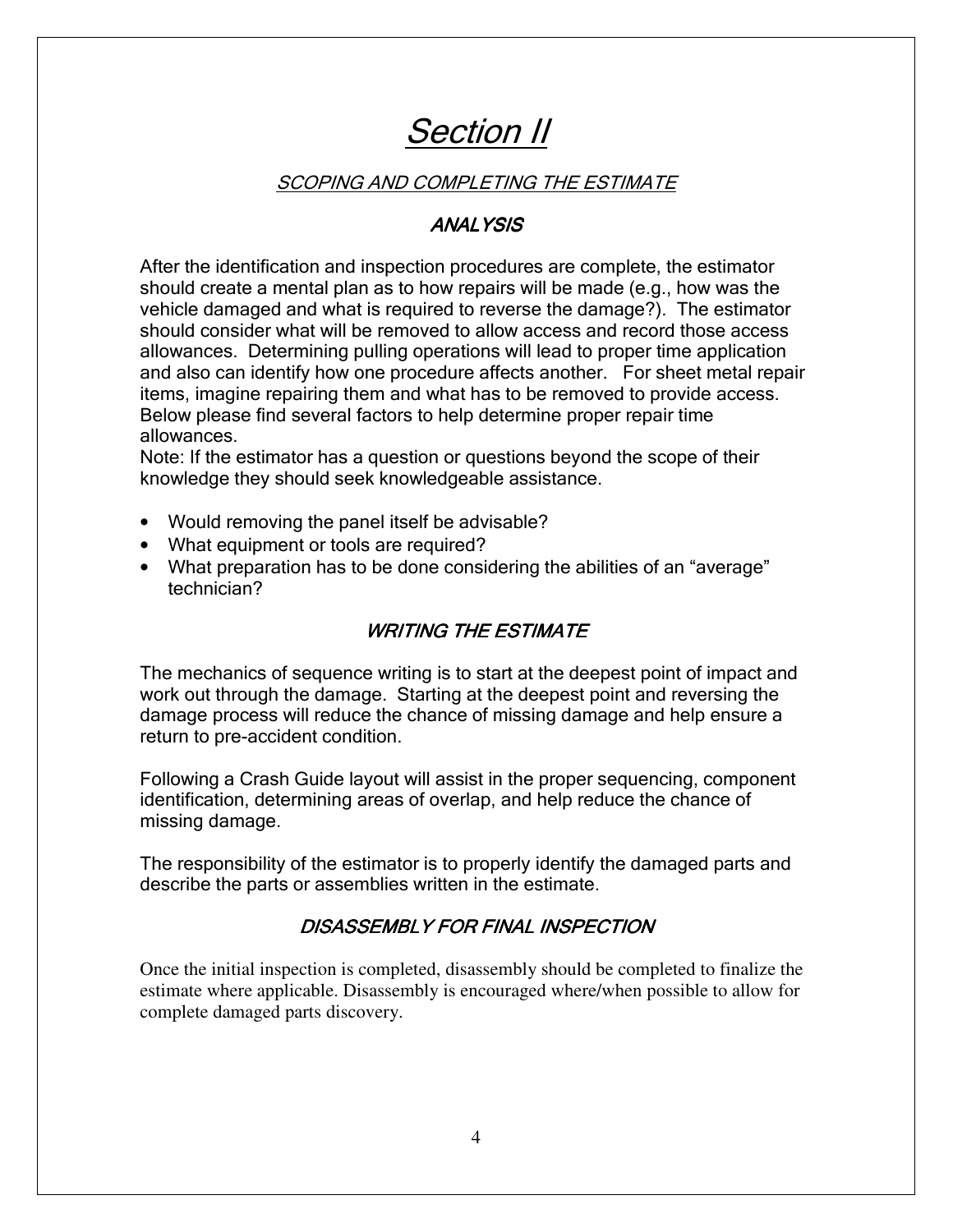## Section III

### PHOTOGRAPHING AND DOCUMENTING THE ESTIMATE

### **PHOTOGRAPHS**

All photographs should include the date and time of the initial inspections, supplemental inspections and all coinciding re-inspections. Photographs of sufficient quality to support the written estimate should be taken for each vehicle. Photograph the VIN, mileage, state registration plates, all four corners, along with photographs of the damaged area at two different angles, plus any close up photographs necessary to identify damage and support the estimate.

All photographs should be clear, readable, and properly labeled describing the damaged area.

### RELATED AND UNRELATED PRIOR DAMAGE ESTIMATES

All estimators should document in estimating software available from applicable information providers. The documentation requirements are detailed below.

1. Related Prior Damages: Related prior damages are those damages that must be repaired in conjunction with the current damage repair. That is, current damage repair is not possible without including the repair of these prior damages. (For example, the current repair requires replacing a panel, and the replaced panel contains damage from a previous loss.) Related damages require a separate damage analysis to determine the amount of repair cost to be deducted for the prior damages.

2. Unrelated Prior Damages: Unrelated damages are those damages that do not require repair or restoration in conjunction with the current damage repair process. The current damage repair is possible without involving the prior damages. Unrelated damages should be documented with photographs and submitted with the current damage photographs. Unrelated damage should be identified and noted but not estimated as to price.

### UNRELATED DAMAGE FOR TOTAL LOSSES

The estimator should note all unrelated damage and photograph it for documentation.

The estimator should itemize, price and photograph unrelated damage.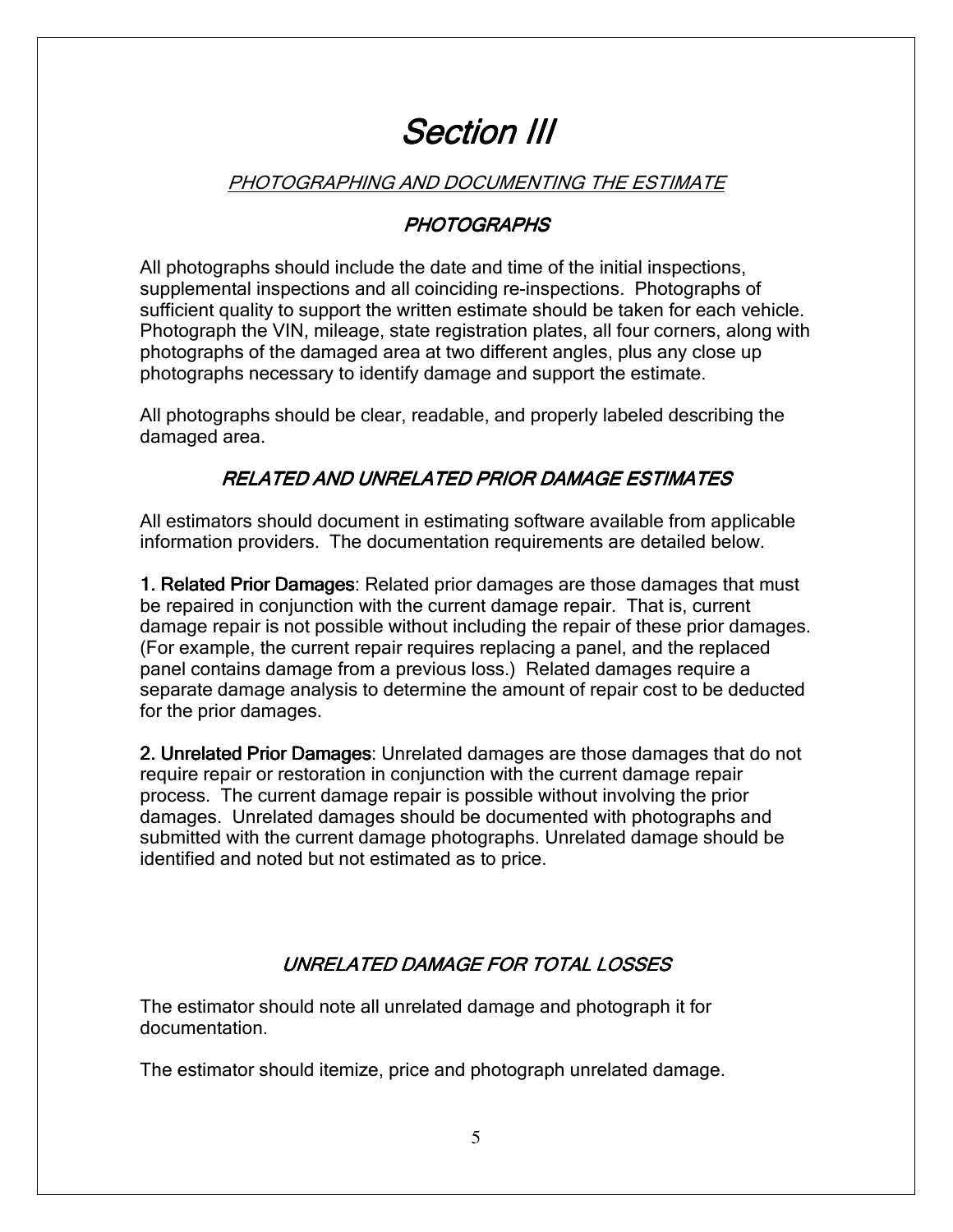### HIDDEN DAMAGE

Hidden damage is damage that is concealed from view during the initial (preliminary) inspection. Disassembly is generally required to find this damage.

The estimator should explain all hidden damage items. Allowances for highly probable hidden damages are subject to the estimator's experience and based on a thorough inspection of all visible damages. The estimator should make decisions for repairs based upon visual inspection.

## Section IV

BODY REPAIR ALLOWANCES

### REPAIR TIME ALLOWANCES

Accurate repair time allowances depend on an analysis of the procedures involved in effecting the repairs. This applies to parts made of sheet metal, aluminum, high strength steel, plastic, composite and any other repairable material. Step-by-step considerations for each operation will lead to greater accuracy. Determinations should be made as detailed below.

#### 1. Access

This allows time consideration to reach the damage by removing interior trim or the possibility of removal of the damaged part itself, or any other work necessary to access the damage.

### 2. Molding/Trim Removal

This includes the removal and installation of undamaged moldings, lamps and exterior trim, where applicable. It should be noted some trim and glass are "one way" only parts and may break during removal. Careful consideration should be given when electing to remove these parts, a discussion should occur between the Repairer and the insurer/customer, prior to completion.

#### 3. Roughing

Once the damage is accessed, it is necessary to know the procedures and tools that will be used to return the part to its original shape. Use of portapowers, heavy hammers; pry bars and pulling towers are applicable to this procedure.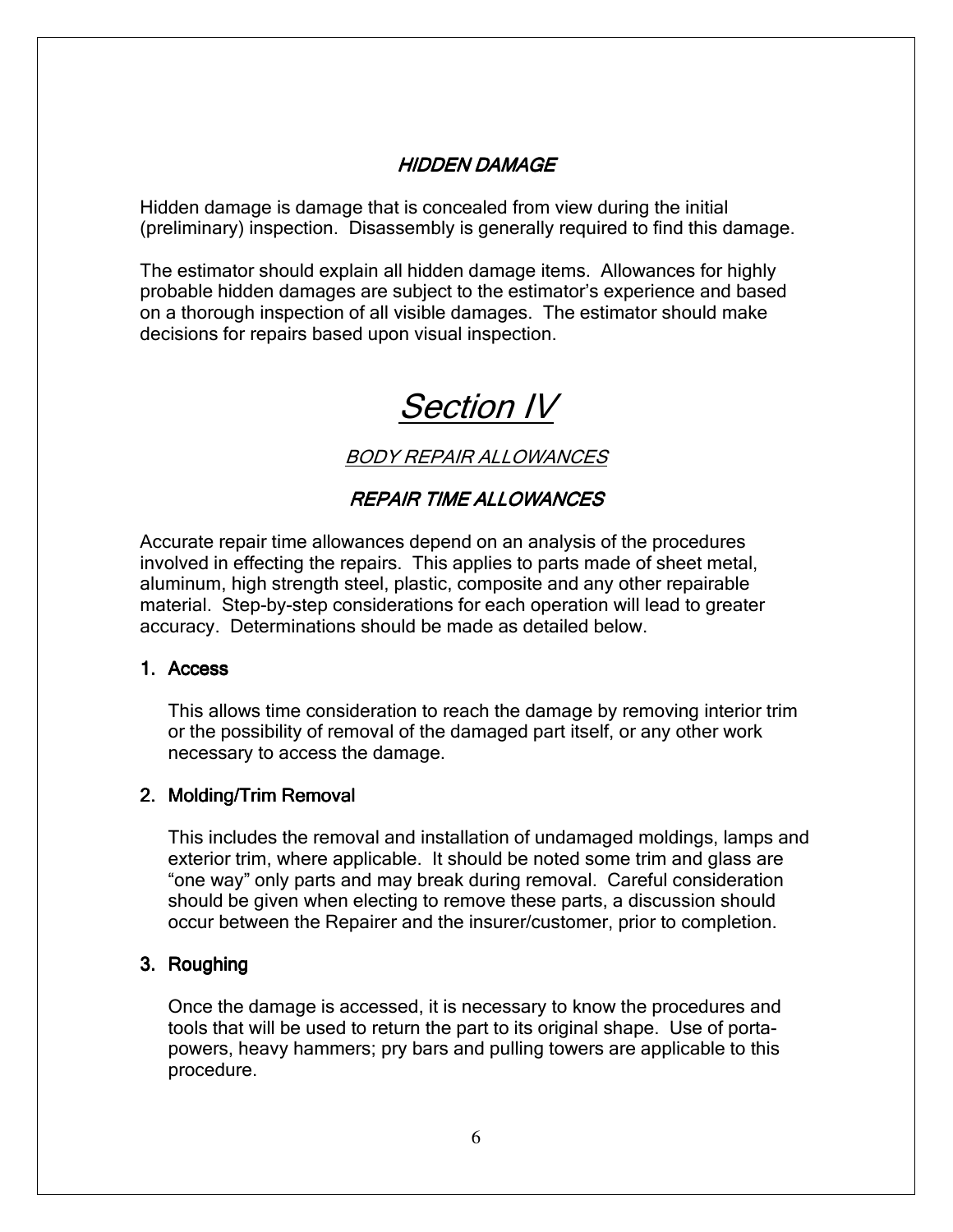### 4. Bumping or Dinging

This is the process of dolly hammering to restore contour and finished shape.

### **METAL FINISH OPERATIONS**

Final metal finishing (not to be confused with finishing for painting) consists of grinding, filling and smoothing with files, air sanders or sanding boards. Use of a thin coat of plastic filler material to a depth of less then 1/8" is the generally accepted procedure used to remove imperfections. The total of all these considerations will give the estimator a firm foundation for the repair allowance and the ability to explain how the timeframe was developed. Note: In most repair facilities the body technician will repair and block to approximately 150 grit finish.

### Section V PARTS REPLACEMENT OPTIONS

The parts utilized in the repair of a collision damaged vehicle must provide:

- A vehicle that is safe to operate
- Optimum protection for occupants in the event of a subsequent collision
- A vehicle that is mechanically reliable
- A vehicle that retains its pre-collision value

Vehicle manufacturer recommendations regarding repair procedures must be reviewed to assure repairs are performed properly.

Available Parts Types:

- Original Equipment Parts: Parts designed by the vehicle manufacturer and manufactured by the vehicle manufacturer or on behalf of the manufacturer and distributed by the vehicle manufacturer through their dealer network.
- New Alternative Parts: Parts made by and distributed through companies other than the vehicle manufacturer.
- Remanufactured Parts: Parts produced by various manufacturers that have been harvested from used vehicles, cleaned, inspected, and then repaired, rebuilt, refurbished in accordance with OE Specifications with new components and sold/distributed through OE/aftermarket/other channels.
- Salvage / Recycled Parts: Parts harvested from salvage vehicles and sold/distributed through aftermarket/other channels. Note: Pricing for "clean-up and repair of minor damage" to these parts needs to be noted on the estimate. If a salvage / recycled part included in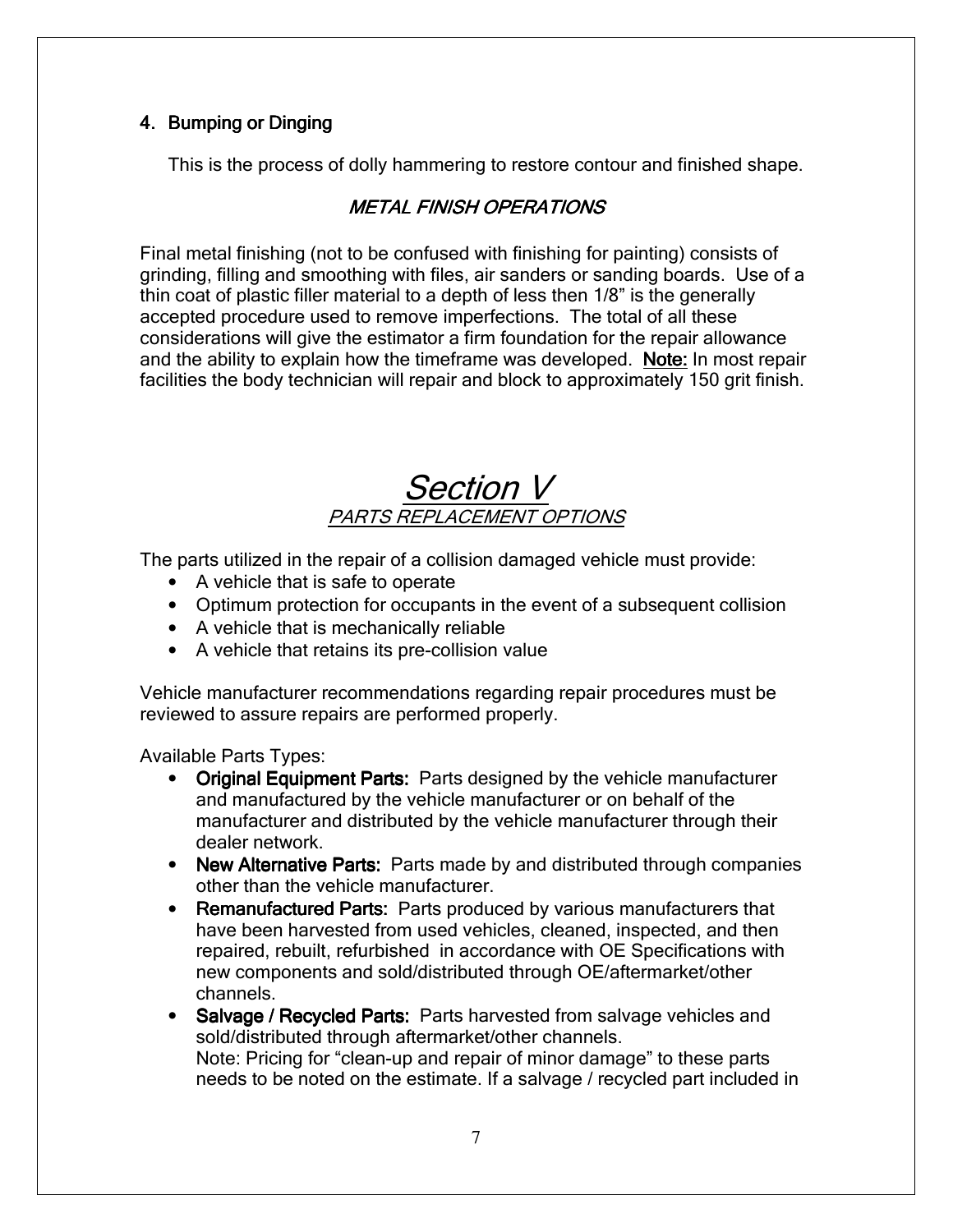the estimate was not manufactured by or on the behalf of the OEM this must also be noted on the estimate.

Best Practice: Prior to parts being ordered, vehicle owners should be made aware of parts options (as defined by the insurance policy if applicable) and be provided sufficient information to make informed choices as to the parts to be included in the repair.

Note: With reference to laws regarding customer consent and/or disclosure for parts usage, all estimators are obligated to abide by the laws of the particular state in which the estimate is being written.

Additional Parts Considerations #1: When ordering replacement parts, give consideration to replacement fluids, such as power steering fluid or antifreeze/coolant. Ensure that any replacement fluids meet the vehicle manufacturer's specifications. Using the incorrect fluid as a replacement could have long-term damaging effects on the mechanical components used.

Additional Parts Considerations #2: When ordering parts from any source take into consideration all viable options, and be aware of any promotions or programs which could minimize severity and maintain the repairability of the vehicle.

Additional Parts Considerations #3: When ordering parts, orders of complete part assemblies should be considered. Note: These parts should be considered only when safety, quality and cycle time are not compromised.

Additional Parts Considerations #4: When ordering parts from any source, consider placing complete orders rather than splitting orders between multiple parts vendors.

Additional Parts Considerations #5: When selecting parts for the vehicle repair, consideration should be given to repairer-vendor relationships.

Additional Parts Considerations #6: When ordering parts, the vehicle's VIN, year, make & model should be provided to the vendor.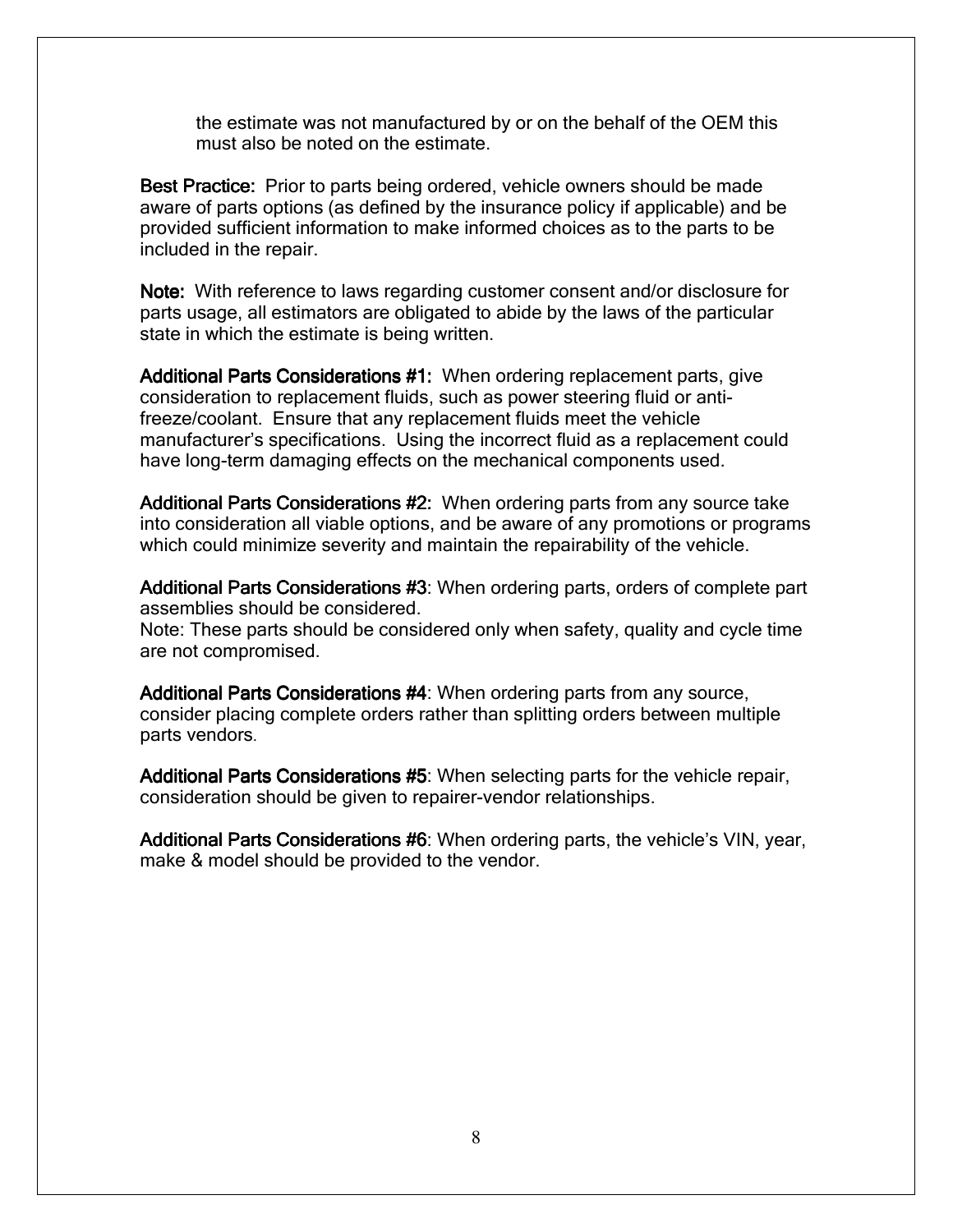Section VI

### FRAME ALLOWANCES

#### UNIBODY/FRAME STRUCTURAL DAMAGE OPERATIONS

When applicable, the estimator should itemize the following restoration operations.

#### 1. Tie Down/Floor Pull 1. Tie Down/Floor Pull

This is an operation that should be used in lieu of setup/measure when the damage being repaired requires only the sheet metal to be pulled or does not require a complete setup and measurement of the entire vehicle. This procedure could apply to full frame vehicles such as pick-up trucks, SUVs, as well as minor realignment on unibody vehicles.

Floor Pull is actually part of the repair process to a panel and should be factored when determining repair times. If a unitized structure is composed of all the panels either bonded or welded together, then the re-alignment of these panels should be considered as a structural repair. If a body panel on a unitized vehicle is not within the factory specifications or dimensions, this should be considered a structural realignment.

#### 2. Setup/Measure Time 2. Setup/Measure Time

This operation includes securing in place on a frame machine (dedicated bench, universal bench or drive on rack) and using an appropriate measuring system to determine unibody or frame distortion. These operations are "vehicle specific" and must be estimated accordingly.

#### 3. Initial Control Point Realignment

When appropriate, allowances should reflect only that time necessary to restore approximate overall dimensions.

#### 4. Repair and/or Replacement 4. Repair and/or Replacement

Individual repair and/or replacement items should be itemized. Time allowances should take into consideration the influence of initial realignment, conjunctive straightening and overlap operations.

#### 5. Conjunctive Straightening

Very often sheet metal damage is influenced by frame or structure repair. As a result, repairs can often be made where replacement was originally considered. This is especially true when a car is hit in the rear, shortening the overall length and buckling the quarter panels. In this condition the quarters may appear to require replacement; however, when the car is returned to its correct length, the tension is released to the quarter panels making them repairable. This type of damage should be figured as being repairable and subject to a re-inspection upon unibody structure alignment.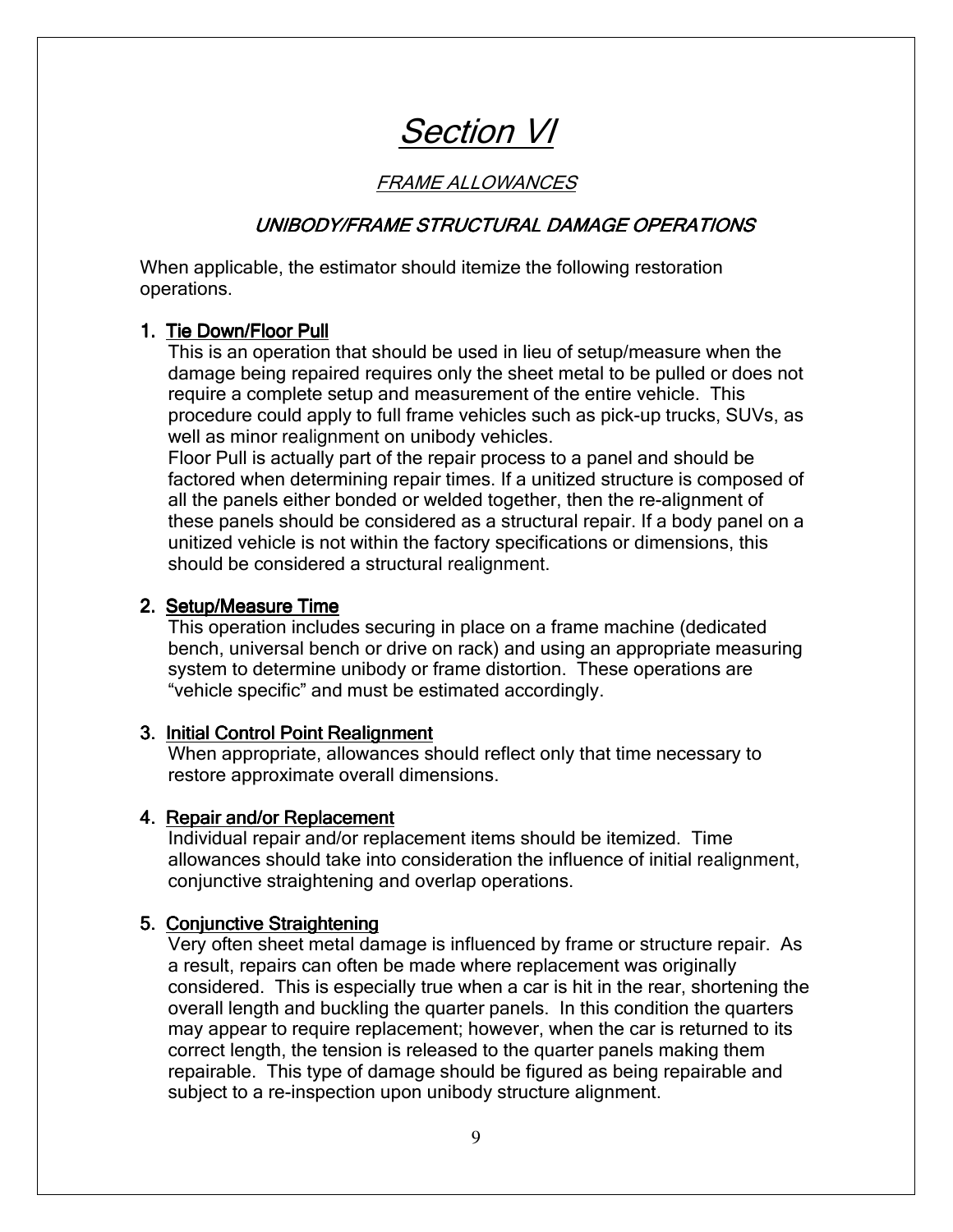### **6. Recording Frame/Unibody Damage on the Estimate**

Estimates of frame and unitized repair should be itemized. This itemization should be clearly documented on the estimate as in the following example:

- Repair R/F Rail Realignment 2.0 hours
- Repair R/F Rail Mash 1.0 hour
- Setup and Measure 2.0 hours\*

\*Certain vehicles require the removal of additional (i.e. suspension) parts for setup and would suggest additional labor allowances. In these cases, documentation supporting this operation is required.

Best Practice: Allowances for repair or replacement of any structural components must be made in strict accordance with the manufacturer's specifications and recommendations. Repair procedures that include sectioning or full frame/unitized panel replacement must be consistent with the vehicle manufacturer's specifications. In the absence of the vehicle manufacturer's specifications, the recommendations stipulated by I-CAR shall be used. Visit the I-CAR Help Desk at http://www.icar.com/html ages/upcr.html for more information.

## Section VII

### **SECTIONING**

### **FULL-BODY SECTIONING**

To consider full-body sectioning, a vehicle must be severely damaged with extensive mechanical and body damage. In most cases, the vehicle would be considered a total loss as warranties could be affected and VIN registration would not match; this should be considered a method of last resort.

**NOTE:** Check with the vehicle manufacturer prior to staring repairs. Some vehicle manufacturers do not recommend this procedure. Be aware that this procedure has a potential for the loss of structural integrity, impact worthiness, and reduced occupant protection.

### **PARTIAL SECTIONING**

Partial front-body sectioning (from the shock towers forward if both sides are replaced or one side full section and the other side in front of the shock tower) is a viable repair process if it is fully understood. This can involve sectioning of rails, wheel housings, reinforcement rails, core supports, etc. The estimator should itemize all procedures with accurate time allowances.

NOTE: Check with the vehicle manufacturer prior to staring repairs. Some vehicle manufacturers do not recommend this procedure. Be aware that this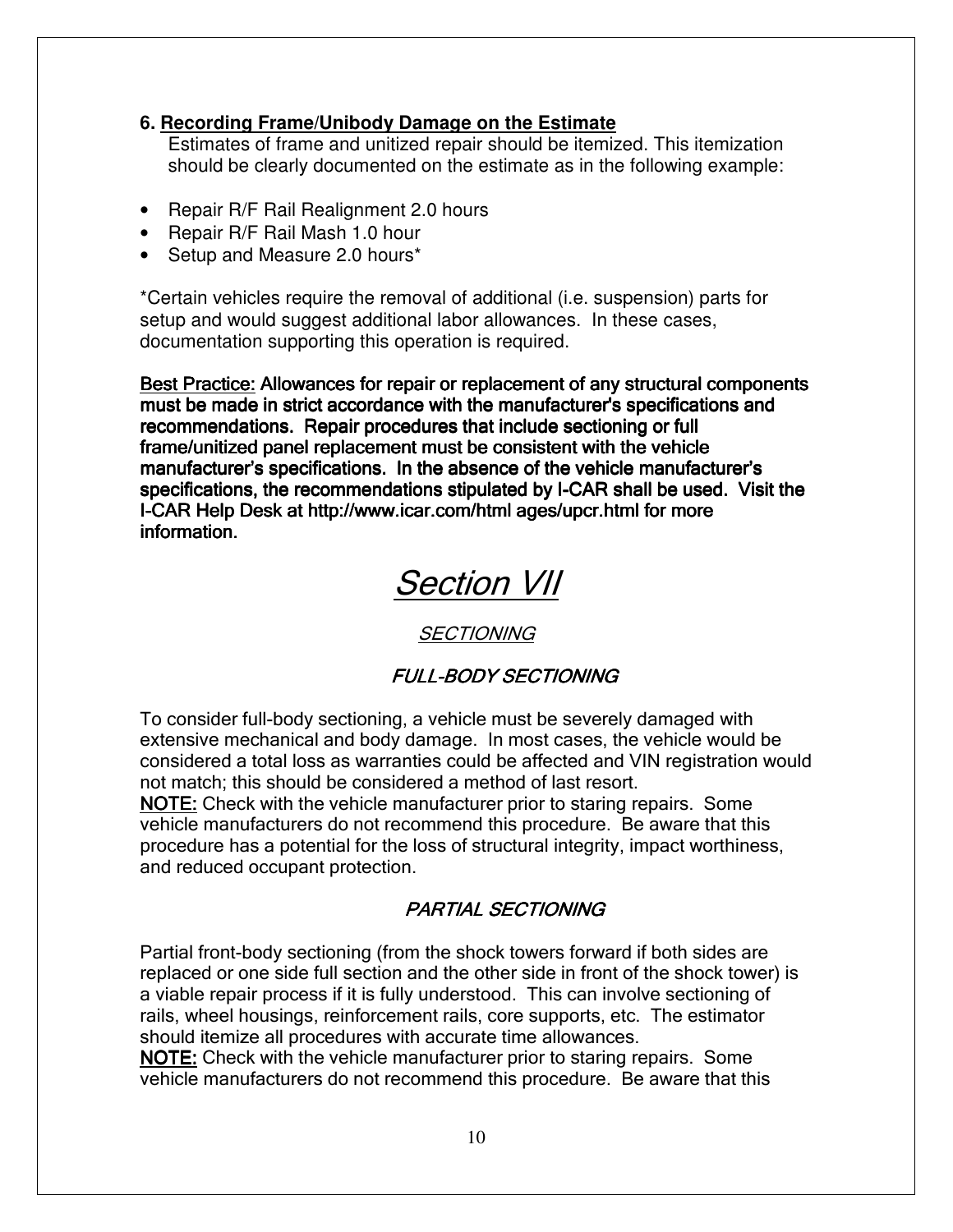procedure has a potential for the loss of structural integrity, impact worthiness, and reduced occupant protection.

## Section VIII

### **REFINISHING**

Estimators should follow refinishing guidelines and procedures when calculating refinishing costs and the materials necessary to refinish the repaired or replaced part. The estimator should follow the paint manufacturers/OEM guidelines and procedures for properly refinishing the vehicle.

### Feather, Prime & Block Note: CIC Definition

Final finishing by refinish technician is defined as working the repaired part from the metal finishing point of 150 grit finish to the finish of a new undamaged panel. At this point in the process the information providers (e.g., CCC, Audatex, Mitchell) paint time commences (see CIC Feather Prime & Block Definition). The amount of time required would be a judgment determined by inspection of the vehicle, area of damage, and normal contours of the vehicle.

Removal of glass in order to refinish an adjacent panel is not always necessary. The estimator should document and provide photos supporting the completed operation.

Removal of moldings and hardware in order to obtain a satisfactory repair may be necessary. The estimator must document and provide photos supporting the completed operation.

Estimators should be aware of and investigate special limited availability colors, special performance clearcoats (i.e. scratch resistant), anti-chip, textured, reduced gloss, flexible and other non-standard finishes.

In general, clearcoat should always be applied to the entire panel; however, ending the clearcoat on a sail panel as opposed to clearcoating the entire roof and opposite quarter panel could be an option. A vehicle's age, condition, color, sail panel shape/orientation and non-related damage are some of the criteria that need to be weighed when determining the appropriate process. As always, the paint and vehicle manufacturers' recommendations should be followed.

Estimators should consider blending and/or tinting in appropriate situations.

Best Practice: Follow the vehicle and paint manufacturers' quidelines/procedures to ensure a proper refinish operation is produced on the vehicle. This best practice will result in the proper paint warranty from the paint manufacturer and/or OEM.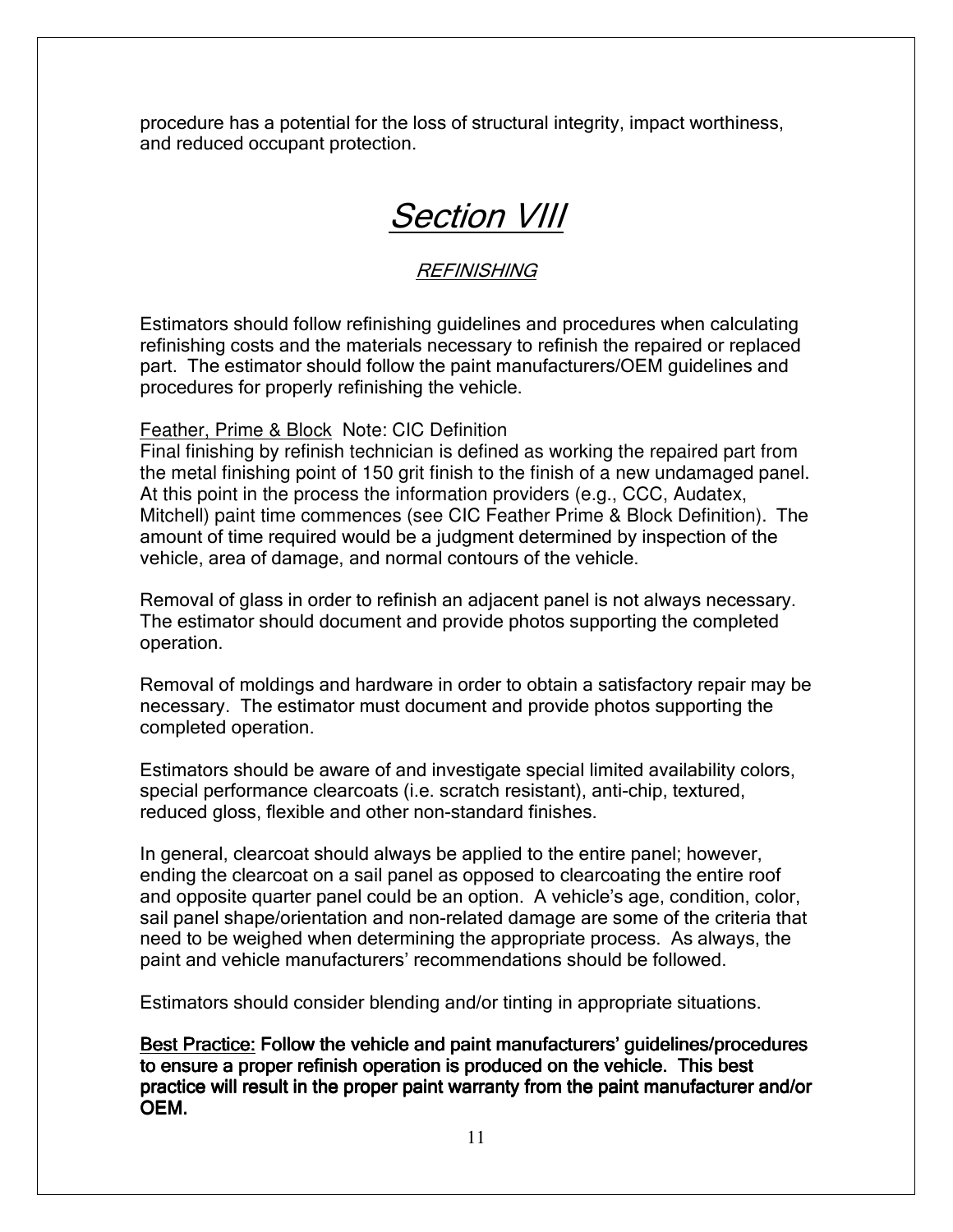## **Section IX**

### ADDITIONAL ITEMS

### TOWING, STORAGE, REPAIR DAYS

1. Towing charges should be included on the estimate.

2. Repair days should be listed on the estimate.

### SUPPLEMENTAL DAMAGE

As soon as supplemental damage is found the estimator should initiate a supplement within their estimating system and begin photographing the additional damage. The estimator must notify all stakeholders (i.e., Owner, insurance carrier, and insurance estimator) of the supplemental allowances required to return the vehicle to pre-loss condition. The estimator must follow all procedures for establishing a supplemental repair document and consider all contractual agreements. All supplemental damage must be clearly documented with photographs and parts invoices.

## Addendum: Definitions

Certified Aftermarket Parts –

• These parts are new replacement parts not manufactured by the OE. These part are manufactured by a company other than the vehicle manufacturer and certified by CAPA

Certified Automotive Parts Association (CAPA) –

• A non-profit organization established in 1987 to develop and oversee a test program guaranteeing the suitability and quality of automotive parts.

Estimate –

• This is sometimes referred to as the repair estimate or appraisal.

Estimator –

• The person who evaluates the damage and writes the repair estimate. Also referred to as appraiser and/or adjuster.

Hidden Damage –

• Damage that is not visible until further teardown is conducted.